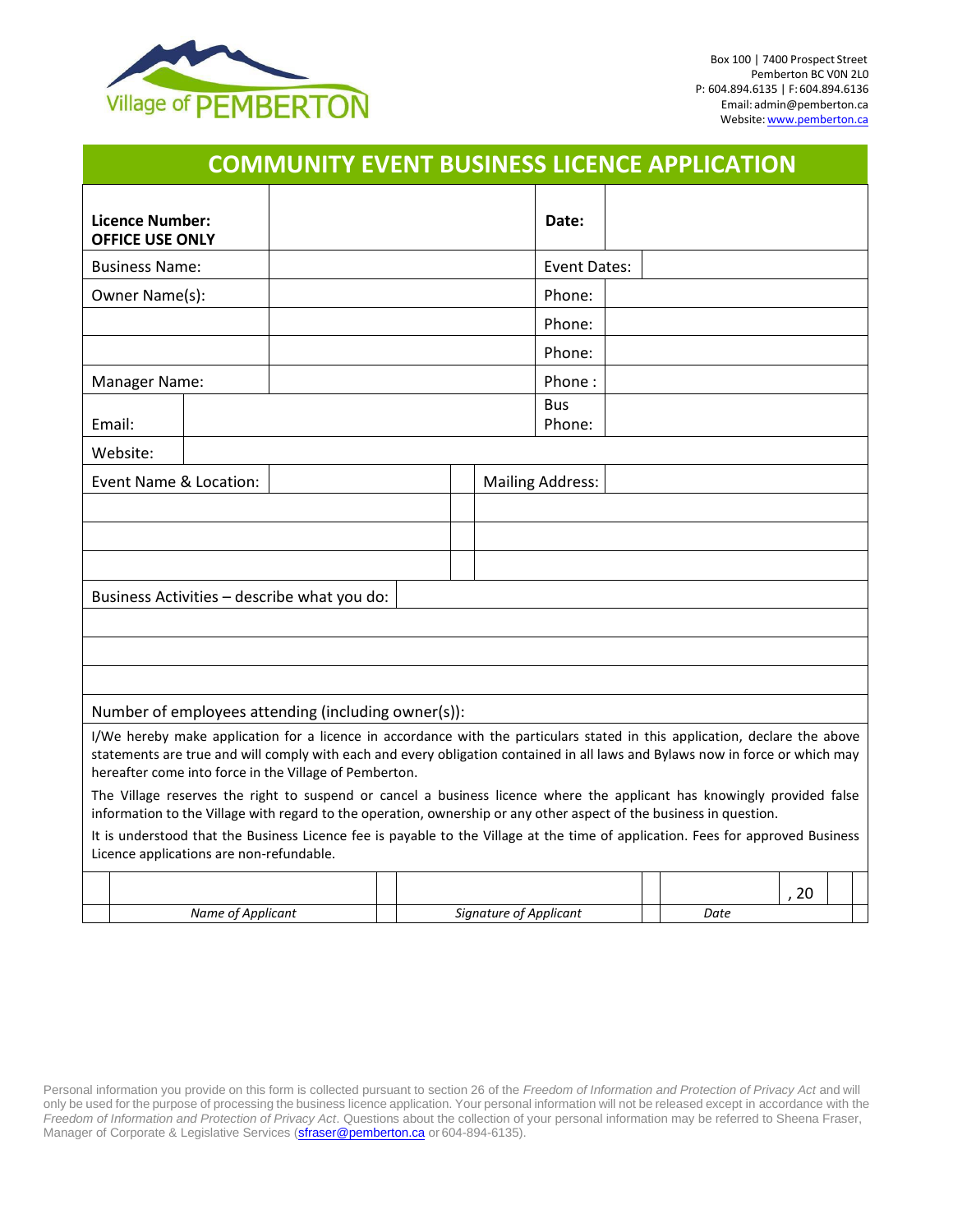

## **COMMUNITY EVENT BUSINESS LICENCE APPLICATION REQUIREMENTS**

**The Business Licence Fee is due upon submission of a completed Business Licence application. Fees are nonrefundable once a Business Licence has been issued.**

## **Checklist:**

| License Fee Payment                                                                      | Parking Plan                |  |
|------------------------------------------------------------------------------------------|-----------------------------|--|
| <b>Application Form</b>                                                                  | Sign Permit (if applicable) |  |
| Written authorization from Village that the<br>event conforms to the Special Event Bylaw | <b>VCH Permit</b>           |  |

## **VCH PERMITTING IS REQUIRED FOR:**

- Food stores, food processors, temporary food events, restaurants, food carts;
- Pools and Hot Tubs, spas, Flotation Tanks (sensory-deprivation)
- Hair cutting, esthetics including nail treatments, makeup, waxing, permanent makeup, foot baths etc., body contouring, hair removal, tattooing, piercing;
- Community Care Facilities including childcare;
- Animal slaughter for public sale (abbatoirs)

For further information on health approvals, please contact VCH directly.

## **Fee Schedule**

| Licence Fee                                                                                                      | \$150.00 |
|------------------------------------------------------------------------------------------------------------------|----------|
| <b>Auxiliary Business Licence</b>                                                                                | \$50.00  |
| Administrative Fee (for changes made to business licence account such as<br>change of name or change of address) | \$25.00  |
| Reinspection Fees as per Fire Prevention Bylaw No. 744, 2013, and Building Bylaw 867, 2019                       |          |

Personal information you provide on this form is collected pursuant to section 26 of the *Freedom of Information and Protection of Privacy Act* and will only be used for the purpose of processing the business licence application. Your personal information will not be released except in accordance with the *Freedom of Information and Protection of Privacy Act*. Questions about the collection of your personal information may be referred to Sheena Fraser, Manager of Corporate & Legislative Services (straser@p[emberton.ca](mailto:sfraser@pemberton.ca) or 604-894-6135).